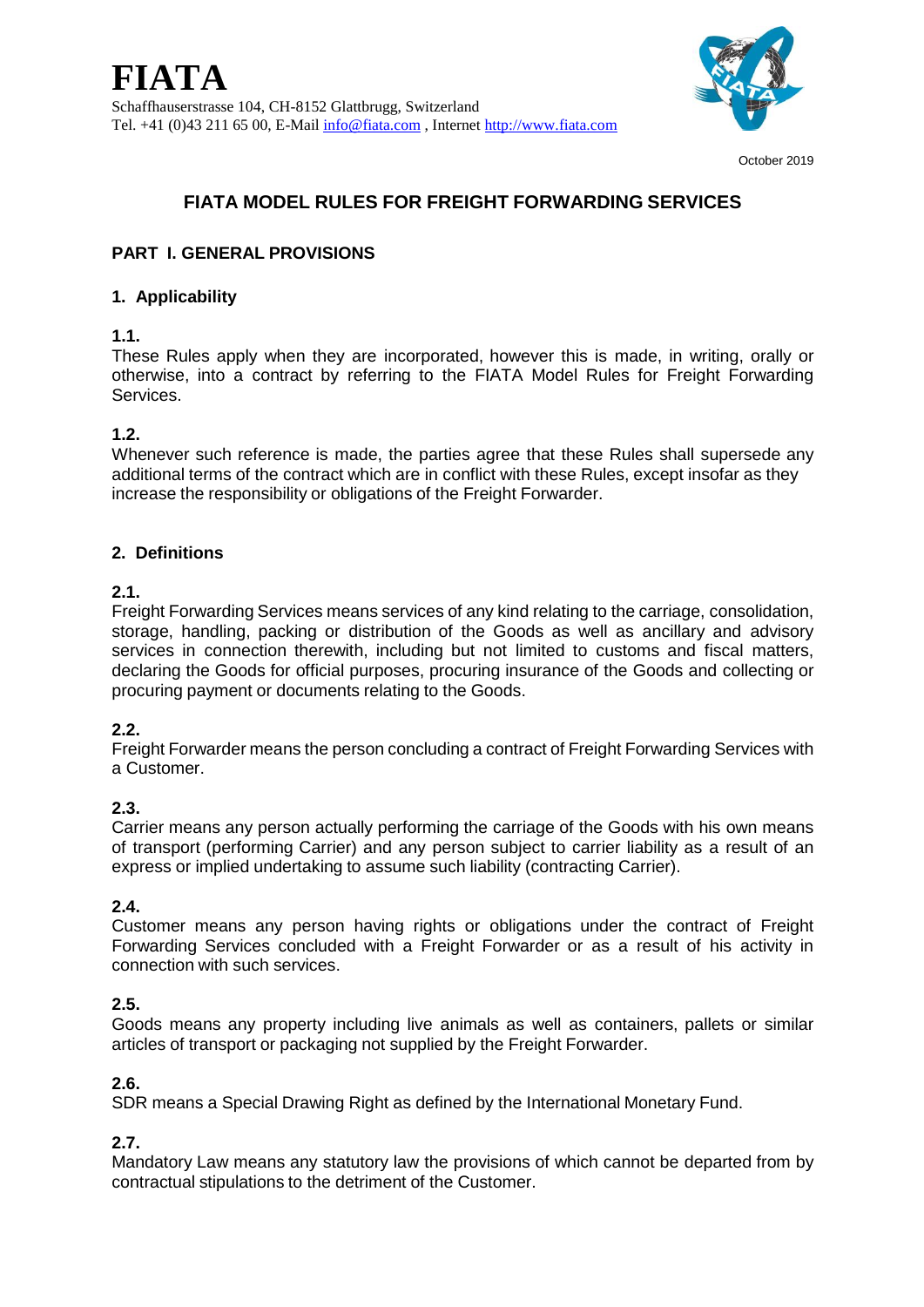

# **2.8.**

In writing includes written information generated, sent, received or stored by electronic, magnetic, optical or similar means, including, but not limited to, electronic data interchange, telegram, telex, telefax or electronic mail, if the information is accessible so as to be usable for subsequent reference.

### **2.9.**

Valuables means bullion, coins, money, negotiable instruments, precious stones, jewellery, antiques, pictures, works of art and similar properties whose value clearly exceeds the regular value of ordinary commercial goods or merchandise.

### **2.10.**

Dangerous Goods means Goods which are officially classified as hazardous as well as Goods which are or may become of a dangerous, inflammable, radioactive noxious or damaging nature.

### **3. Insurance**

No insurance will be effected by the Freight Forwarder, except upon express instructions given in writing by the Customer. All insurances effected are subject to the usual exceptions and conditions of the Policies of the Insurance Company or Underwriters taking the risk. Unless otherwise agreed in writing the Freight Forwarder shall not be under any obligation to effect a separate insurance on each consignment, but may declare it on any open or general Policy held by the Freight Forwarder.

### **4. Hindrances**

If at any time the Freight Forwarder's performance is or is likely to be affected by any hindrance or risk of any kind (including the conditions of the Goods) not arising from any fault or neglect of the Freight Forwarder and which cannot be avoided by the exercise of reasonable endeavour, the Freight Forwarder may abandon the carriage of the Goods under the respective contract and, where reasonably possible, make the Goods or any part of them available to the Customer at a place which the Freight Forwarder may deem safe and convenient, whereupon delivery shall be deemed to have been made, and the responsibility of the Freight Forwarder in respect of such Goods shall cease. In any event, the Freight Forwarder shall be entitled to the agreed remuneration under the contract and the Customer shall pay any additional costs resulting from the above-mentioned circumstances.

### **5. Method and route of transportation**

The Freight Forwarder shall carry out his services according to the Customer's instructions as agreed. If the instructions are inaccurate or incomplete or not according to contract, the Freight Forwarder may at the risk and expense of the Customer act as he deems fit.

Unless otherwise agreed, the Freight Forwarder may without notice to the Customer arrange to carry the Goods on or under deck. Unless otherwise agreed, the Freight Forwarder may, upon reasonable efforts to inform the Customer, choose or substitute the means, route and procedure to be followed in the handling, stowage, storage and transportation of the Goods.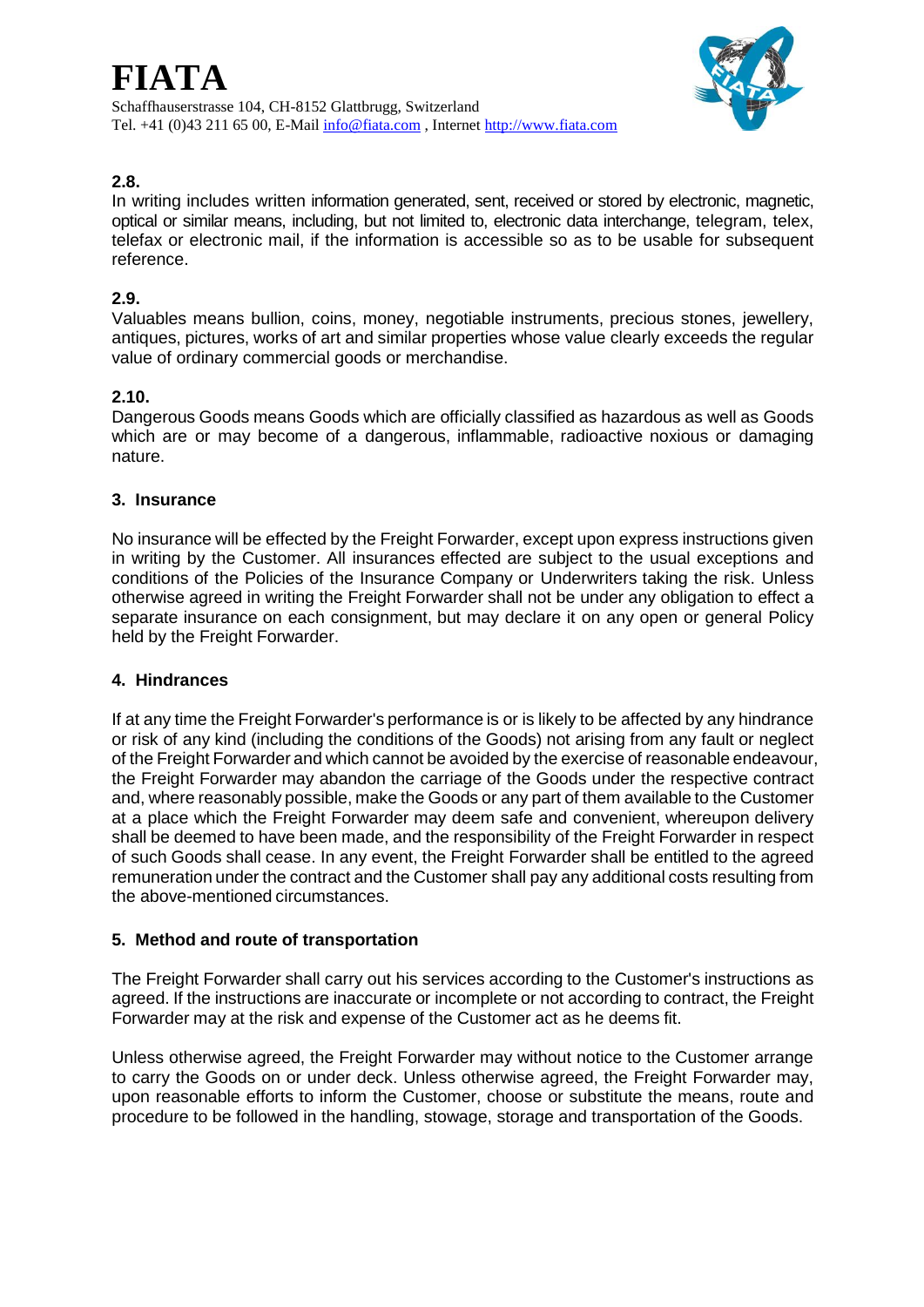

# **PART II. THE FREIGHT FORWARDER'S LIABILITY**

# **6. The Freight Forwarder's liability (except as principal)**

#### **6.1. Basis of liability**

### **6.1.1. The Freight Forwarder's duty of care**

The Freight Forwarder is liable if he fails to exercise due diligence and take reasonable measures in the performance of the Freight Forwarding Services, in which case he, subject to Art.8, shall compensate the Customer for loss of or damage to the Goods as well as for direct financial loss resulting from breach of his duty of care.

#### **6.1.2. No liability for third parties**

The Freight Forwarder is not liable for acts and omissions by third parties, such as, but not limited to, Carriers, warehousemen, stevedores, port authorities and other freight forwarders, unless he has failed to exercise due diligence in selecting, instructing or supervising such third parties.

### **7. The Freight Forwarder's liability as principal**

#### **7.1. The Freight Forwarder's liability as Carrier**

The Freight Forwarder is subject to liability as principal not only when he actually performs the carriage himself by his own means of transport (performing Carrier), but also if, by

issuing his own transport document or otherwise, he has made an express or implied undertaking to assume Carrier liability (contracting Carrier).

However, the Freight Forwarder shall not be deemed liable as Carrier if the Customer has received a transport document issued by a person other than the Freight Forwarder and does not within a reasonable time maintain that the Freight Forwarder is nevertheless liable as Carrier.

### **7.2. The Freight Forwarder's liability as principal for other services**

With respect to services other than carriage of Goods such as, but not limited to, storage, handling, packing or distribution of the Goods, as well as ancillary services in connection therewith, the Freight Forwarder shall be liable as principal:

1. when such services have been performed by himself using his own facilities or employees, or

2. if he has made an express or implied undertaking to assume liability as principal.

### **7.3. The basis of the Freight Forwarder's liability as principal**

The Freight Forwarder as principal shall, subject to Art. 8, be responsible for the acts and omissions of third parties he has engaged for the performance of the contract of carriage or other services in the same manner as if such acts and omissions were his own and his rights and duties shall be subject to the provisions of the law applicable to the mode of transport or service concerned, as well as the additional conditions expressly agreed or, failing express agreement, by the usual conditions for such mode of transport or services.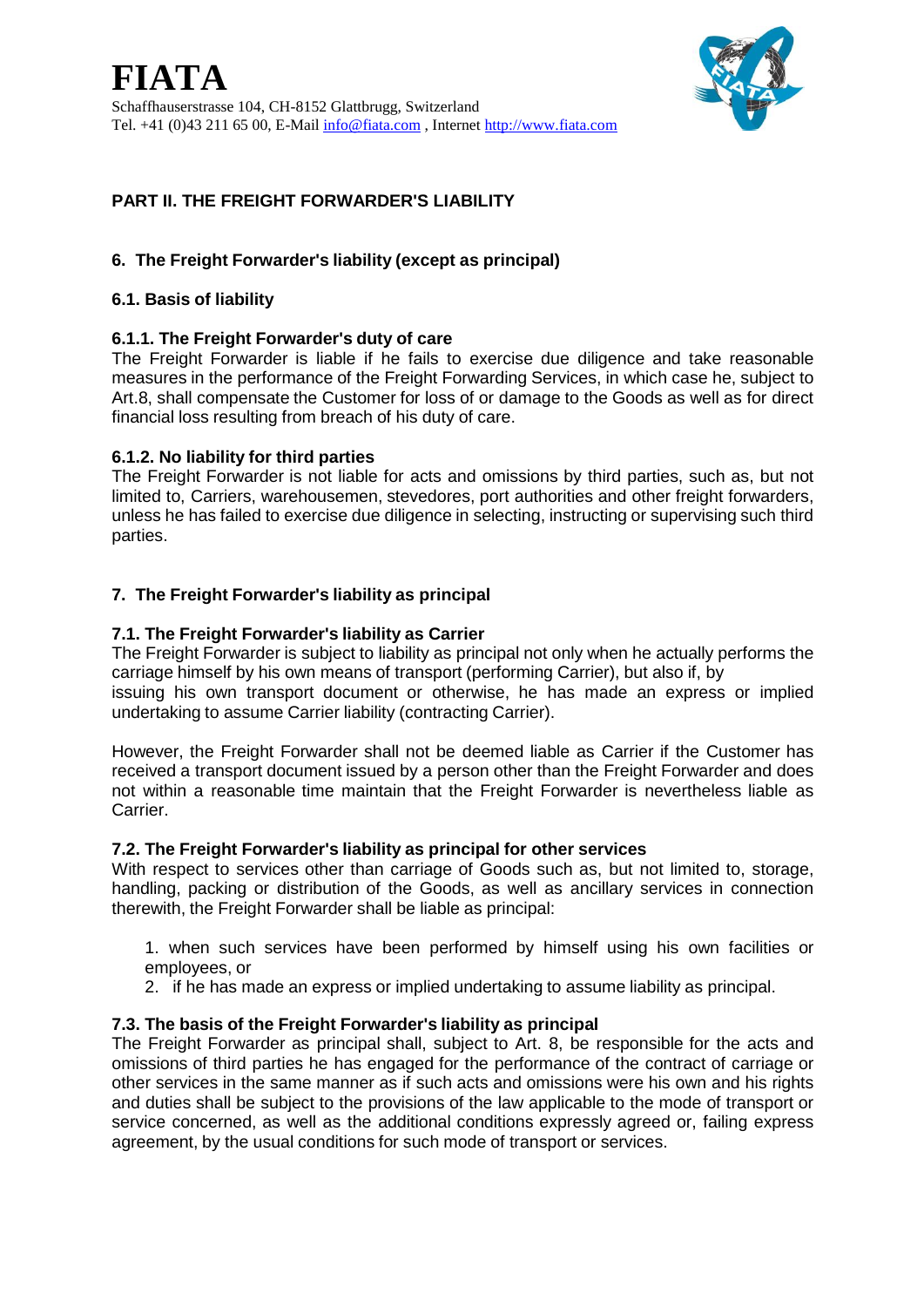

Schaffhauserstrasse 104, CH-8152 Glattbrugg, Switzerland Tel. +41 (0)43 211 65 00, E-Mail [info@fiata.com](mailto:info@fiata.com) , Internet [http://www.fiata.com](http://www.fiata.com/)



### **8. Exclusions, assessment, and monetary limits of liability**

### **8.1. Exclusions**

The Freight Forwarder shall in no event be liable for:

- 1. Valuables or Dangerous Goods unless declared as such to the Freight Forwarder at the time of the conclusion of the contract,
- 2. loss following from delay unless expressly agreed in writing,
- 3. indirect or consequential loss such as, but not limited to, loss of profit and loss of market,
- 4. loss of or damage to the goods due to inherent defect of the goods,
- 5. acts or omissions of Customer, its agents or any third party that the Customer employs,
- 6. improper packing or marking of the goods, unless the Freight Forwarder is liable as principal for such services under Art. 7.2.

#### **8.2. Assessment of compensation**

The value of the Goods shall be determined according to the current commodity exchange price or, if there is not such price, according to the current market price or, if there is no commodity exchange price or current market price, by reference to the normal value of the Goods of the same kind and quality.

#### **8.3. Monetary limits**

#### **8.3.1. Loss of or damage to the Goods**

The provisions of Art. 7.3. notwithstanding, the Freight Forwarder shall not be or become liable for any loss of or damage to the Goods in an amount exceeding the equivalent of 2 SDR per kilogram of gross weight of the Goods lost or damaged unless a larger amount is recovered from a person for whom the Freight Forwarder is responsible. If the Goods have not been delivered within ninety consecutive days after the date when the Goods ought to have been delivered, the claimant may, in the absence of evidence to the contrary, treat the Goods as lost.

#### **8.3.2. Limitation of liability for delay**

If the Freight Forwarder is liable in respect of loss following from delay, such liability shall be limited to an amount not exceeding the remuneration relating to the service giving rise to the delay.

### **8.3.3. Other type of loss**

The provisions of Art. 7.3. notwithstanding, the Freight Forwarder's liability for any type of loss not mentioned in 8.3.1. and 8.3.2. shall not exceed the total amount of ......  $SDR<sup>1</sup>$  for each incident unless a larger amount is received from a person for whom the Freight Forwarders is responsible.

#### **9. Notice**

### **9.1.**

1

Unless notice of loss of or damage to the Goods, specifying the general nature of such loss or damage, is given in writing to the Freight Forwarder by the person entitled to receive the Goods when they are handed over to him, such handing over is prima facie evidence of the delivery of the Goods in good order and condition. Where such loss or damage is not apparent, the

<sup>&</sup>lt;sup>1</sup> The maximum liability amount is intentionally left open and has to be completed according to the situation in the country where the Model Rules are applied.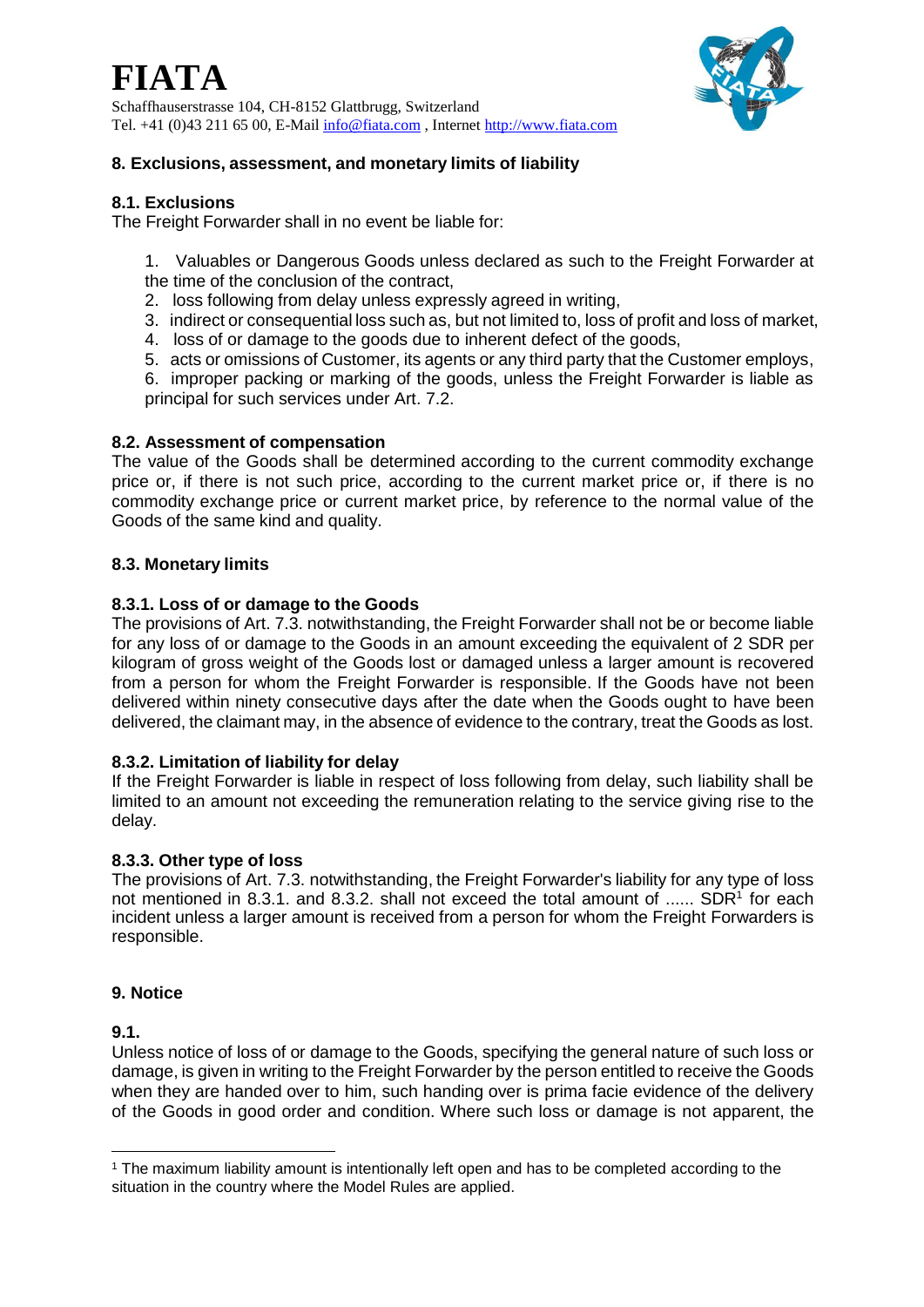

same prima facie effect shall apply if notice in writing is not given within 6 consecutive days after the day when the Goods were handed over to the person entitled to receive them.

### **9.2.**

With respect to all other loss or damage, any claim by the Customer against the Freight Forwarder arising in respect of any service provided for the Customer or which the Freight Forwarder has undertaken to provide shall be made in writing and notified to the Freight Forwarder within 14 days of the date upon which the Customer became or should have become aware of any event or occurrence alleged to give rise to such claim. Any claim not made and notified as aforesaid shall be deemed to be waived and absolutely barred except where the Customer can show that it was impossible for him to comply with this time limit and that he has made the claim as soon as it was reasonably possible for him to do so.

### **10. Time bar**

The Freight Forwarder shall, unless otherwise expressly agreed, be discharged of all liability under these Rules unless suit is brought within 9 months after the delivery of the Goods, or the date when the Goods should have been delivered, or the date when failure to deliver the Goods would give the consignee the right to treat the Goods as lost.

With respect to other loss than loss of or damage to the Goods the 9 months period should be counted from the time when the failure of the Freight Forwarder giving right to the claim occurred.

### **11. Applicability to actions in tort**

These Rules apply to all claims against the Freight Forwarder whether the claim be founded in contract or in tort.

### **12. Liability of servants and other persons**

These Rules apply whenever any claim is made against a servant, agent or other person the Freight Forwarder engaged for the performance of the service (including any independent contractor) whether such claims are founded in contract or in tort, and the aggregate liability of the Freight Forwarder and such servants, agents or other persons shall not exceed the limit applicable to the service concerned as expressly agreed between the Freight Forwarder and the Customer or following from these Rules.

# **PART III. THE CUSTOMER'S OBLIGATIONS AND LIABILITY**

### **13. Unforeseen circumstances**

In the event that the Freight Forwarder, in case of unforeseen circumstances, acts in the best interest of the Customer extra costs and charges have to be borne by the Customer.

### **14. No set-off**

All monies due shall be paid without any reduction or deferment on account of any claim, counter-claim or set-off.